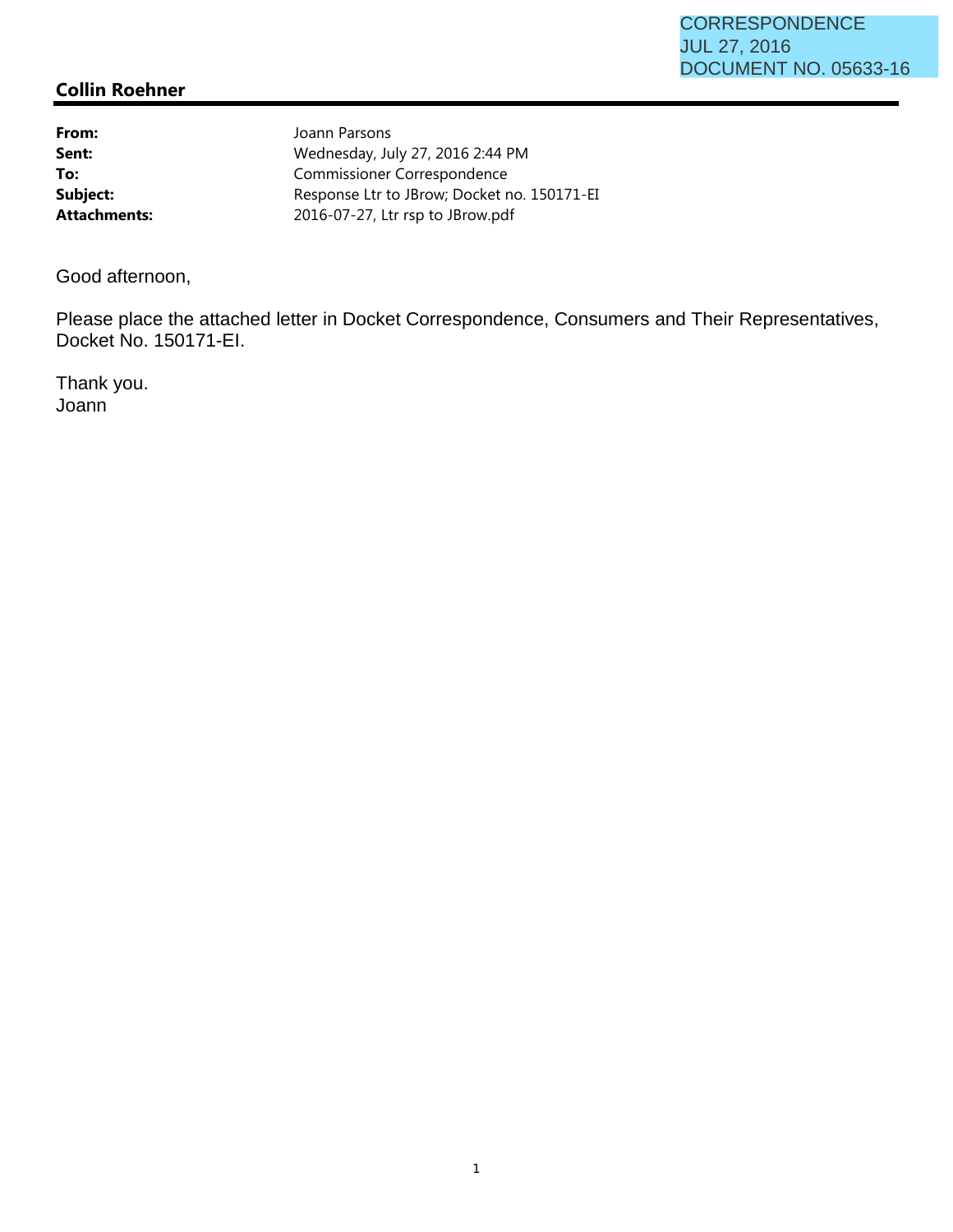JULIE I. BROWN **CHAIRMAN** 



Capital Circle Office Center 2540 Shwnard Oak Boulevard Tallahassee, FL 32399-0850 (850) 413-6042

## **Public Service Commission**

July 27,2016

Mr. Joseph F. Brow 711 Osceola Ave. Lake Wales, FL 33853

## **Re:** Asset **Securitization Charge**

Dear Mr. Brow:

 $\overline{2}$ 

Thank you for your letter requesting information concerning Duke Energy Florida's (DEF's) "Asset Securitization Charge." The charge relates to the recovery of the reasonable and prudent costs associated with the retirement of DEF's Crystal River Unit 3 (CR3) nuclear power plant. The costs associated with the retirement of CR3 were the subject of a hearing held in 2011 that included extensive testimony, discovery, and cross-examination. On March 8, 2012, the Commission approved a Settlement Agreement between DEF, the Office of Public Counsel, the Florida Industrial Power Users Group, the Florida Retail Federation, and White Springs Agriculture Chemicals, Inc. d/b/a PCS Phosphate regarding the costs associated with the retirement of CR3. The Settlement Agreement included a \$295 million write-down of the value of CR3 to approximately \$1.3 billion and a 6 percent after-tax carrying charge.

In March 2015, the Florida Legislature passed special legislation authorizing the recovery of the CR3 costs using nuclear asset-recovery bonds. On November 19, 2015, the Commission issued a Financing Order authorizing the imposition and collection of the nuclear asset-recovery charge on all DEF customers taking service over DEF transmission and distribution lines. Section 366.95(4)(b), Florida Statutes, requires the nuclear asset-recovery charge be listed as a separate line item on customer's bills.

In June 2016, the nuclear asset recovery bonds were issued at a record low rate for securitized rate-reduction bonds of 2.72 percent. By replacing the carrying charge of 6 percent with the securitized bond rate of 2.72 percent, DEF customers will save \$684 million on a present value basis over the twenty year recovery period. The combination of the \$295 million write-down of the CR3 asset and the savings of \$684 million on the financing of the CR3 costs will save DEF's customers nearly \$1 billion. As a result of the securitized financing, the initial asset securitization charge was reduced from approximately \$5.00 per month, as contemplated in the Settlement Agreement, to \$2.87 per month.